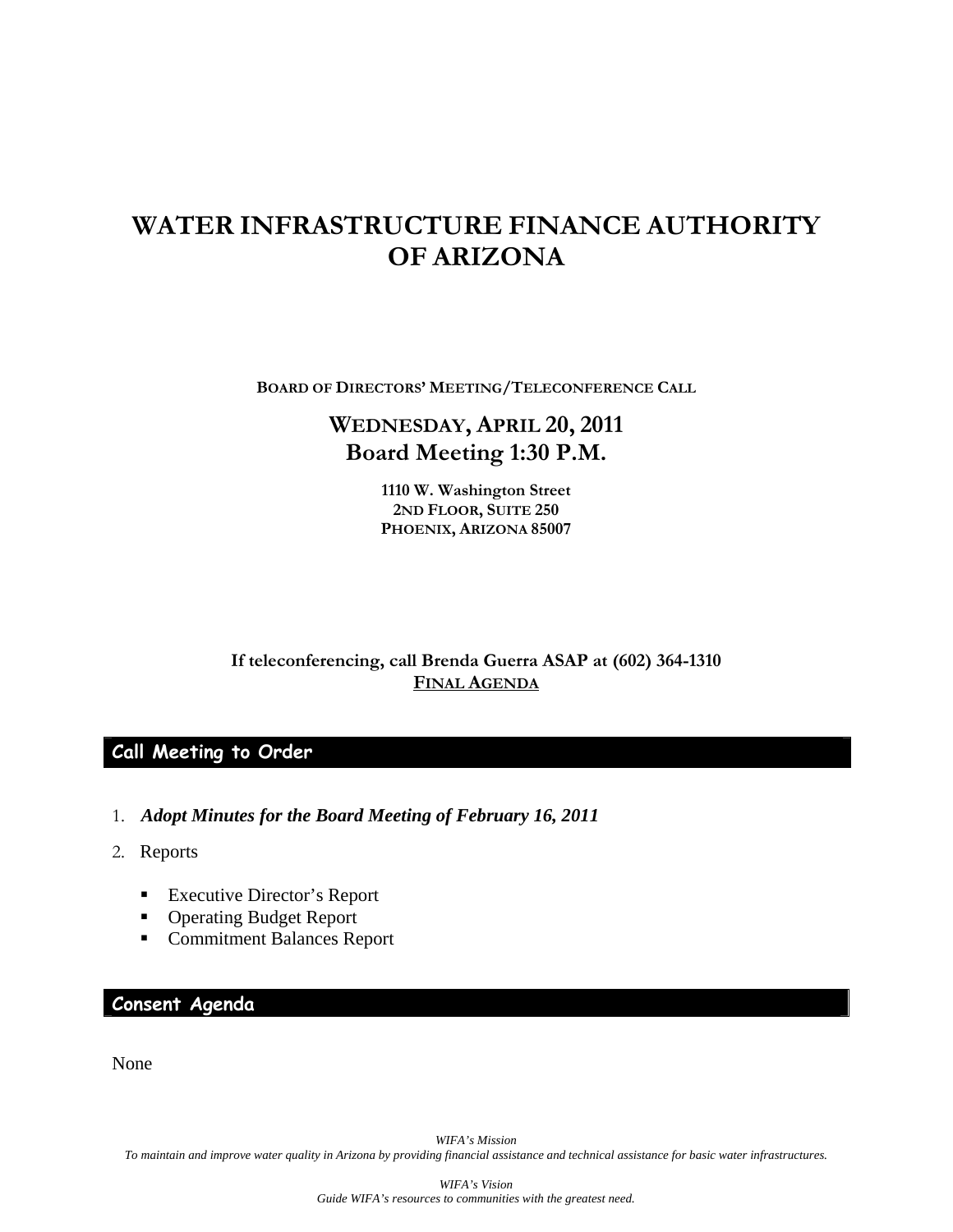## **New Agenda Items for Consideration and Action**

- 3. *Adopt Revisions to CWRF Financial Assistance Priority List Funding Cycle 2011 Melanie Ford will lead the discussion*
- 4. *Adopt Revisions to DWRF Financial Assistance Priority List Funding Cycle 2011 Melanie Ford will lead the discussion*
- 5. **Review, Discuss & Possible Action:** Funding Cycle 2012 Clean Water State Revolving Fund Intended Use Plan and Project Priority List effective July 1, 2011 – *Sandy Sutton will lead the discussion*
- 6. **Review, Discuss & Possible Action:** Funding Cycle 2012 Drinking Water State Revolving Fund Intended Use Plan and Project Priority List effective July 1, 2011 – *Sandy Sutton will lead the discussion*
- 7. *Review, Discuss & Possible Action:* Loan Resolution 2011-019 and Due Diligence Summary DW 049-2011 – City of Flagstaff – DWRF – \$1,833,828 – *Melanie Ford will lead the discussion*
- 8. *Review, Discuss & Possible Action:* Loan Resolution 2011-020 and Due Diligence Summary DW 044-2011 – City of Tucson – DWRF – \$16,000,000 – *Melanie Ford will lead the discussion*
- 9. *Review, Discuss & Possible Action:* Loan Resolution Addendum A2011-021 Town of Queen Creek – CWRF – Amend Loan # 910072-05 to extend loan term and waive the Repair and Replacement requirement – *Melanie Ford will lead the discussion*
- 10. *Review, Discuss & Possible Action:* Loan Resolution Addendum A2011-022 City of St. Johns – DWRF – Amend Loan # 920199-10 to increase loan amount by \$645.000 – *Melanie Ford will lead the discussion*
- 11. *Adopt/Modify/Terminate Operating Policies and Procedures:* Adopt Updated Technical and Environmental Policies – *Sara Konrad will lead the discussion*
- 12. *Adopt/Modify/Terminate Operating Policies and Procedures:* Adopt Updated Operations Management Policies – *Sara Konrad will lead the discussion*
- 13. *Adopt/Modify/Terminate Operating Policies and Procedures:* Adopt Updated Operations Management Procedures – *Sara Konrad will lead the discussion*